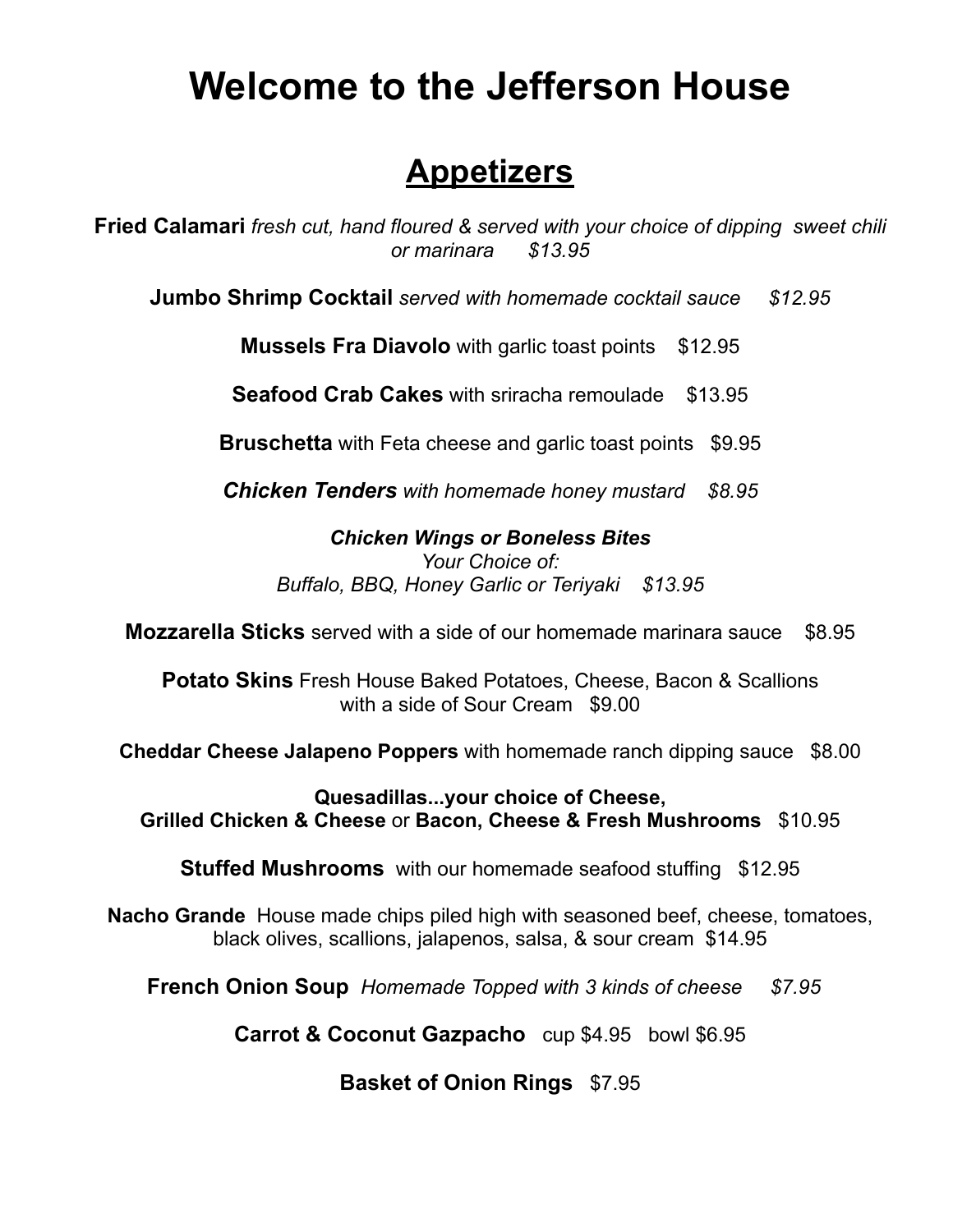#### **Ask how you can donate to Tunnel to Towers by rounding up your check**

## **Salads**

#### **Small Side Salad**

Choose your housemade dressing Blue Cheese, Ranch, Honey Mustard or Balsamic Vinaigrette \$4.95 Add Grilled Chicken \$5.00 Add Steak or Shrimp \$8.00

**Taco Salad** Seasoned Beef, Lettuce, Tomato & Cheese with homemade Tortilla Bowl with Salsa and Sour Cream on the side \$12.95

**Garden Salad** Mixed greens, Tomatoes, Cucumbers, Onions and Peppers with your choice of Homemade Dressing: Blue Cheese, Dill Ranch, Honey Mustard or Balsamic Vinaigrette Add Grilled Chicken \$5.00 Add Steak or Shrimp \$8.00

**Cobb Salad** Mixed Greens, Diced Tomatoes, Diced Red Onion, Bacon, Mixed Cheeses, Bleu Cheese Crumbles, Sliced Hard Boiled Egg & Grilled Chicken served with Homemade Avocado Ranch Dressing \$16.95

#### **Burgers, Sandwiches and Baskets**

**Hand pressed, half pound, fire grilled burgers served with French Fries and cooked to the temperature of your liking ...would you like lettuce, tomato & onion? Just ask your server!**

> **Hamburger** \$12.95 **Cheeseburger** \$13.95 **Bacon Cheese Burger** \$14.95 **Mushroom, Onion & Swiss Burger** \$15.95

**Marinated Grilled Chicken Breast Sandwich** served with French Fries \$12.95 Add American, Swiss, Provolone, Mozzarella or Cheddar \$2.00

**Homemade Meatball Parmesan Sandwich** \$11.95

**Chicken Finger Basket** with French Fries and Homemade Honey Mustard \$11.95